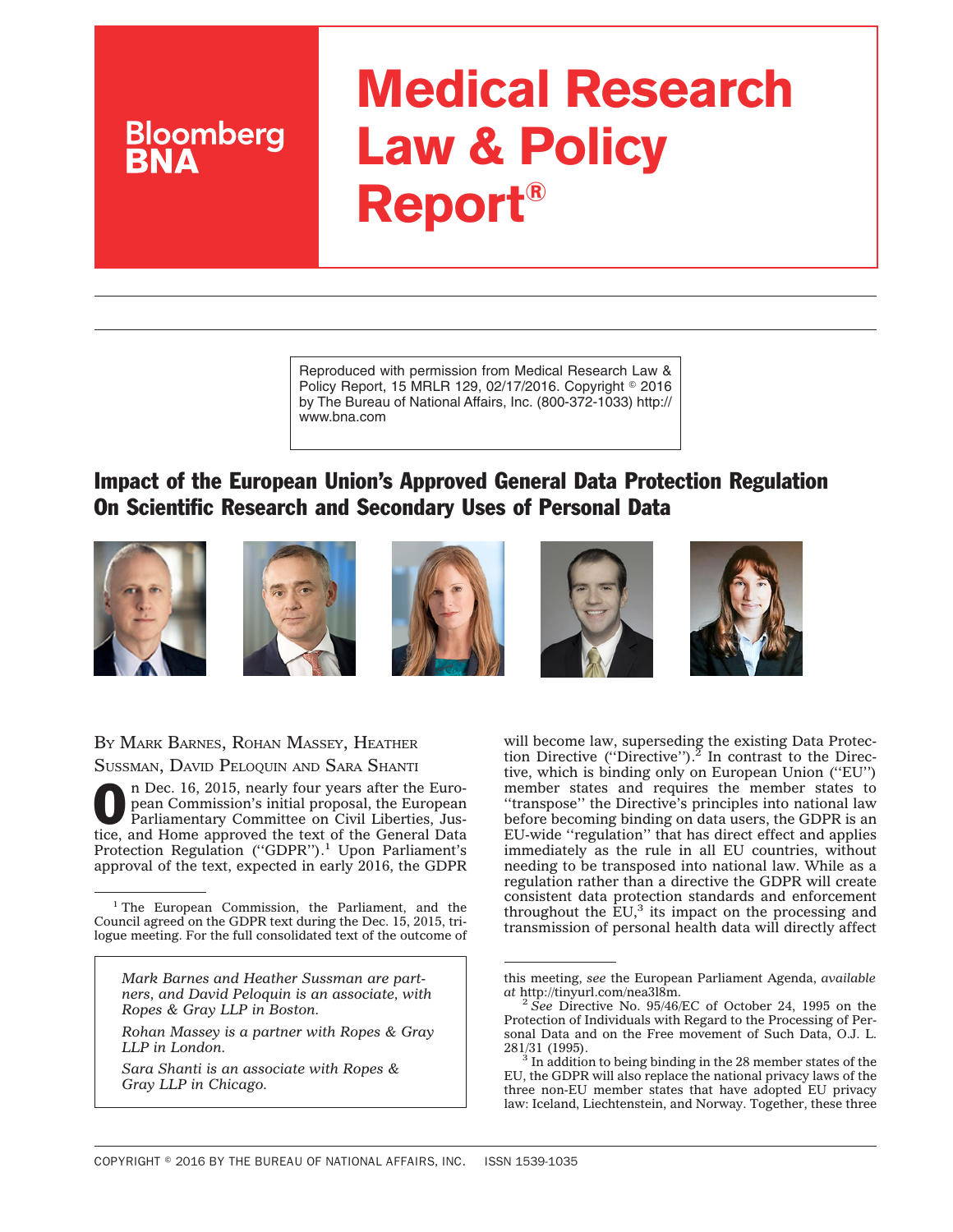researchers' ability to process the data for scientific research. Fortunately for the research community, as will be explored in further detail below, the final draft of the GDPR appears much more favorable to research uses of data than had earlier drafts of the regulation.

# Personal Data Protection

The GDPR regulates the processing and transmission of ''personal data,'' a term that is defined to mean:

[A]ny information relating to an identified or identifiable natural person ''data subject''; an identifiable person is one who can be identified, directly or indirectly, in particular by reference to an identifier such as a name, an identification number, location data, online identifier or to one or more factors specific to the physical, physiological, genetic, mental, economic, cultural or social identity of that person.<sup>4</sup>

This definition expands the definition of personal data contained in the Directive by adding name, location data, online identifier and factors specific to genetic identity to the list of references that may make one identifiable. The GDPR states that ''personal data'' include both (i) identifiable personal data, and (ii) pseudonymised data.<sup>5</sup> The reference to pseudonymised data is important for the research community because techniques commonly employed to protect privacy in research studies, such as the key-coding of data, involve the use of ''pseudonymisation.'' While data that have been ''pseudonymised'' continue to be treated as ''personal data" under the  $GDPR$ <sup>6</sup> as is discussed further below, the GDPR recognizes that ''pseudonymisation'' may be an appropriate technique for safeguarding personal data, particularly in the research context.<sup>7</sup>

Notably, the GDPR's principles of data protection do not apply to anonymised data, including where the data are used for scientific research purposes.<sup>8</sup> The ability to render data anonymous remains difficult, however, for two reasons. First, the GDPR does not provide a ''safe harbor'' for anonymisation such as that found in U.S. law in the regulations of the Health Insurance Portability and Accountability Act of 1996 (''HIPAA'') pursuant to which data can be de-identified and taken outside of the ambit of HIPAA by removing a list of 18 identifiers.<sup>9</sup> Accordingly, anonymisation remains very much a factsand-circumstances test. Second, the GDPR makes clear that to determine whether data are identifiable, ''account should be taken of all means reasonably likely to be used, such as singling out, either by the data controller *or by any other person* to identify the individual di-rectly or indirectly.''10 Accordingly, unlike in the U.S.,

where a researcher may be judged not to be using identifiable data if he or she lacks the ability to re-identify the data,<sup>11</sup> under the GDPR, the data are considered personal data, subject to the protections of the GDPR, if there exists the ability to re-identify the data.<sup>12</sup> Thus, when processing data believed to be anonymised, researchers using data derived from the EU must take special care to assess the potential for re-identification before diverging from processing practices required by the GDPR.

The GDPR also discusses certain ''special categories'' of data, including personal data concerning health, $^{13}$  as well as genetic data<sup>14</sup> and biometric data,<sup>15</sup> which the regulation states deserve a greater degree of protection.<sup>16</sup> As such, and as described more fully below, the processing of these special categories of personal data requires additional measures to meet the data minimization principle, including appropriate pseudonymisation. Importantly, the GDPR does not state explicitly that all genetic information is ''personal data'' subject to the protections of the GDPR. Rather, the definition of ''genetic data'' states that it means ''*all personal data* relating to the genetic characteristics of an individual,'' thus implying that genetic data is a subset of personal data.17 This suggests that, as with any other type of personal data, genetic information, such as whole genome sequencing, must be evaluated on a case-by-case basis to determine whether it can be used to identify the individual to whom it pertains before determining whether it is personal data subject to the regulation. Such an interpretation is supported by the fact that earlier drafts of the GDPR had defined genetic data as ''*all data*, of whatever type, concerning the characteristics of an individual which are acquired during early prenatal development,'' thereby suggesting that ''genetic data,'' rather than being a subset of personal data, constituted instead a separate type of data altogether that was also protected by the regulation.18 The GDPR narrows this

non-EU member states and the EU's 28 member states make up the European Economic Area. <sup>4</sup> GDPR, Article 4(1).

<sup>&</sup>lt;sup>5</sup> The GDPR states that personal data have been "pseudonymised'' when they are processed ''in such a way that the data can no longer be attributed to a specific data subject without the use of additional information, as long as such additional information is kept separately and subject to technical and organisational measures to ensure non-attribution to an identified or identifiable person." GDPR, Article 4(3b).

<sup>&</sup>lt;sup>6</sup> See GDPR, Article  $4(3b)$ ; see also, GDPR, Article  $4(1)$ .<br><sup>7</sup> See GDPR, Recital 23; GDPR, Article 83(1).<br><sup>8</sup> GDPR, Recital 23 (stating that "anonymised data" include ''information which does not relate to an identified or identifiable natural person'' and ''data rendered anonymous in such a way that the data subject is not or no longer identifiable.'').<br><sup>9</sup> *See* 45 C.F.R. § 164.514(b).<br><sup>10</sup> GDPR, Recital 23 (emphasis added).

<sup>11</sup> *See* 45 C.F.R. § 46.102 (emphasis added) (noting that private information is individually identifiable only where identity of the research subject may ''readily be ascertained *by the in-*

<sup>&</sup>lt;sup>12</sup> The GDPR does *not* apply to data of deceased individuals, although it expressly permits member states to implement national rules to protect such information. *See* GDPR, Recital

<sup>23.13</sup> ''Data concerning health'' means ''personal data related to the physical or mental health of an individual, including the provision of health care services, which reveal information about his or her health status.'' GDPR, Article 4(12); *see also*,

<sup>&</sup>lt;sup>14</sup> "Genetic data" means "all personal data relating to the genetic characteristics of an individual that have been inherited or acquired, which give unique information about the physiology or the health of that individual, resulting in particular from an analysis of a biological sample from the individual in question.'' GDPR, Article 4(10). <sup>15</sup> ''Biometric data'' means ''any personal data resulting

from specific technical processing relating to the physical, physiological or behavioural characteristics of an individual which allows or confirms the unique identification of that individual, such as facial images, or dactyloscopic data.'' GDPR,

<sup>&</sup>lt;sup>16</sup> *See* GDPR, Article 83 and Recital 42(a).<br><sup>17</sup> GDPR, Article 4(10) (emphasis added).<br><sup>18</sup> *See* Proposal for a Regulation of the European Parliament and of the Council on the Protection of Individuals with regard to the Processing of Personal Data and on the Free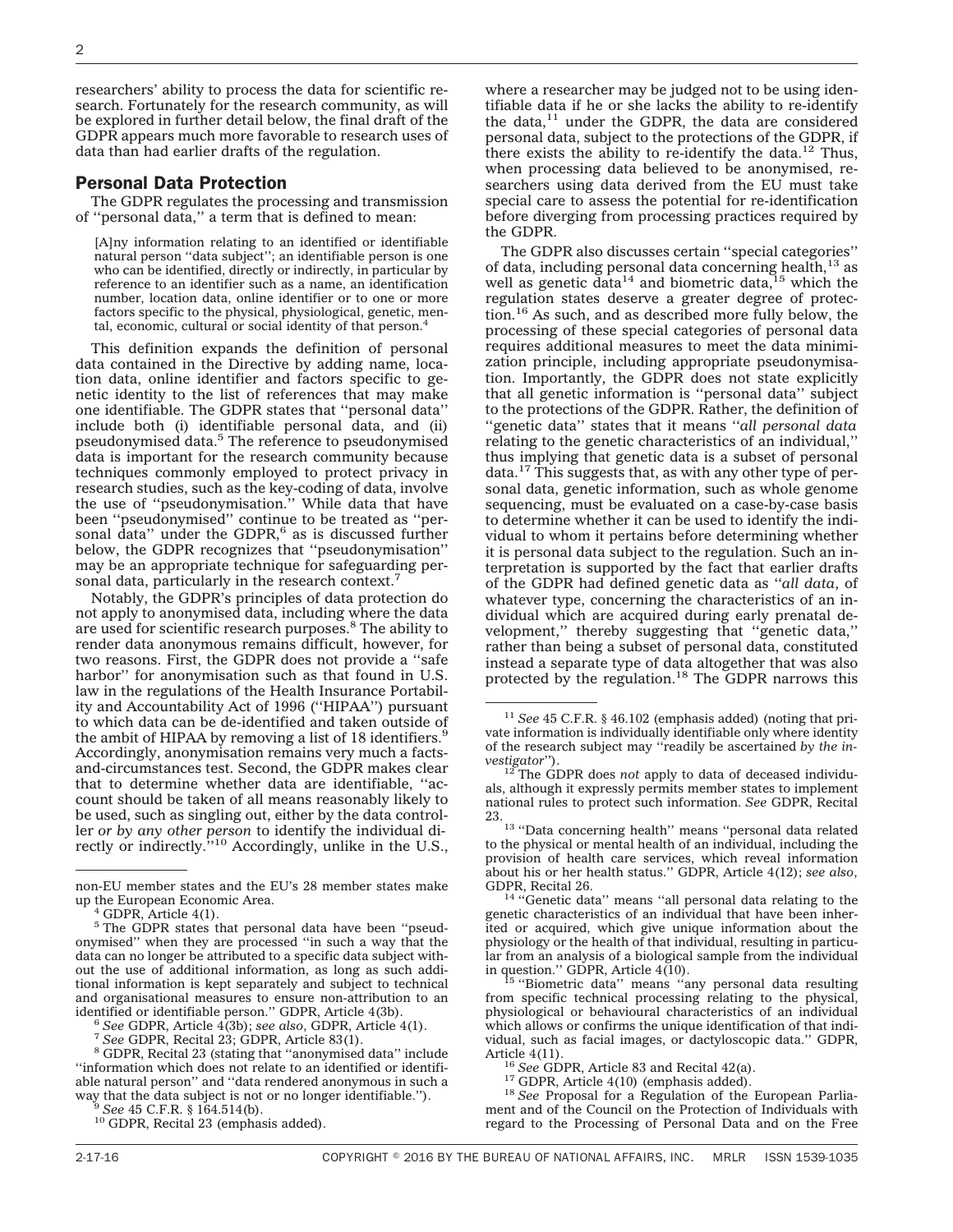scope, and now triggers application of the regulation when genetic data can be used to identify the subject of the data. Nevertheless, it bears noting that as genetic sequencing becomes more sophisticated and public and private databases of genetic information expand, it seems increasingly likely that a particular set of genetic information could be used to identify a particular individual, thereby rendering genetic information as ''personal data'' protected by the regulation and subject to the greater protections the regulation affords to ''genetic data.''

Because scientific research and clinical trials will often require special categories of data identified by the GDPR as needing higher protection, the differentiation between data categories is an important first step in determining the extent to which a given data set may be processed.

# Processing Personal Data for Research

The GDPR imposes several specific requirements on processing of ''personal data'' that are applicable to research. In this final draft, the GDPR maintains an overall approach for the protection and processing of personal data that is consistent with that of the Directive; however, it appears to be mindful of researchers' needs by permitting some exceptions to general data processing requirements for data processed for scientific research purposes if certain safeguards, such as pseudonymisation of data, are employed.

The GDPR states that the processing of personal data shall be lawful provided that one of the bases for processing set forth in Article 6 applies. One of the bases for processing is that the data subject has consented to the processing of the data for a specific purpose.<sup>19</sup> Article 6 also allows for processing that is ''necessary for the purposes of the legitimate interest pursued by the controller or by a third party'' (hereinafter, ''legitimate interest"). $^{20}$  In the absence of further guidance, it appears that the GDPR may permit certain controllers and third parties to conduct scientific research in accordance with the legitimate interest exception, even in the event the controller has not secured consent from the data subject. We explore further each of these bases for processing in the next section of this article.

Notably, when ''personal data'' are processed for scientific research purposes pursuant to one of the legal bases described above, the GDPR provides that appropriate safeguards must be employed and identifiable data should be used only where anonymised data or pseudonymised data could not otherwise fulfill the research purpose. Specifically, Article 83 of the GDPR expressly requires that personal data processed for scientific research be subject to ''appropriate safeguards. . ., [which] shall ensure that technical and organisation measures are in place in particular in order to ensure the respect of the principle of data minimisation.''21 The regulation clarifies that such measures may include pseudonymisation, but also states that, if the research can be fulfilled by processing personal data without the identification of the data subjects, it must be fulfilled in

such manner. $^{22}$  The regulation further grants member states the ability to provide for derogations from various individual rights under the GDPR (most notably, rights related to access, rectification and restriction) if the rights would likely ''seriously impair'' the research purpose.23 Thus, member states may continue to pass certain national legislation that will impact the manner in which researchers can use personal data.

#### *Consent*

The GDPR provides that the processing of personal data is lawful with the data subject's consent,  $24$ ,  $25$  including for the purpose of scientific research. Proper consent should be given ''by a clear affirmative action establishing a freely given, specific, informed and unambiguous indication of the data subject's agreement to personal data relating to him/her.''26 This may include a written or verbal statement, or by ticking a box when visiting an Internet website; these are distinguished from silence, pre-ticked boxes or inactivity by the data subject, which do not constitute proper consent. $27$ 

To ensure that consent is freely given and specific, the GDPR requires that, if the data subject's consent is given in a writing concerning other matters, the request for consent must be discernible from the other matters using clear and plain language.<sup>28</sup> That is not to say that consent cannot be broad, as long as the consent is given<br>through clear affirmative action.<sup>29</sup> In fact, the GDPR recognizes that ''it is often not possible to fully identify the purpose of data processing for scientific research at the time of data collection. . ., [therefore, data subjects] should be allowed to give their consent to certain areas of scientific research.''30 This language supports the existence and permissibility of broader consent under the GDPR, potentially resulting in obtaining the consent of users for secondary uses of the data for future research.

Generally, processing of special categories of data, including data concerning health, genetic data and biometric data,<sup>31</sup> is prohibited unless the data subject provides ''*explicit consent*''; however, such explicit consent is not required if the data are necessary for scientific research and are appropriately safeguarded.<sup>32</sup> Appropriate safeguards must be used in accordance with Article 83(1), which requires that data processed for scientific research be processed without identification of the data subject insofar as the purpose can be fulfilled in this manner.<sup>33</sup> Because the GDPR gives member states the power to ''maintain or introduce further conditions, in-

Movement of Such Data (General Data Protection Regulation) 2012/0011 (COD) C7-0025/12, Article 4(10); Article 9. <sup>19</sup> GDPR, Article 6(1)(a). <sup>20</sup> GDPR, Article 6(1)(f). <sup>21</sup> GDPR, Article 83(1); *see also*, GDPR, Recital 30.

<sup>&</sup>lt;sup>22</sup> GDPR, Article 83(1).<br><sup>23</sup> GDPR, Article 83(2); *see also*, GDPR, Recital 42a.<br><sup>24</sup> ''Data subject's consent'' means ''any freely given, specific, informed and unambiguous indication of his or her wishes by which the data subject, either by a statement or by a clear affirmative action, signifies agreement to personal data relating to them being processed." GDPR, Article 4(8).

<sup>&</sup>lt;sup>25</sup> GDPR, Article  $6(1)(a)$ .<br>
<sup>26</sup> GDPR, Ch. 1, Article 4(8); GDPR, Recital 25.<br>
<sup>27</sup> GDPR, Recital 25.<br>
<sup>28</sup> GDPR, Article 7.<br>
<sup>29</sup> See GDPR, Recital 7.<br>
<sup>30</sup> GDPR, Recital 25(aa).<br>
<sup>31</sup> Special categories of data also i vealing racial or ethnic origin, political opinions, religious or philosophical beliefs, trade-union membership or data con-

<sup>&</sup>lt;sup>32</sup> GDPR, Article 9(2)(i); *see also*, GDPR, Article 83(1). <sup>33</sup> GDPR, Article 83(1).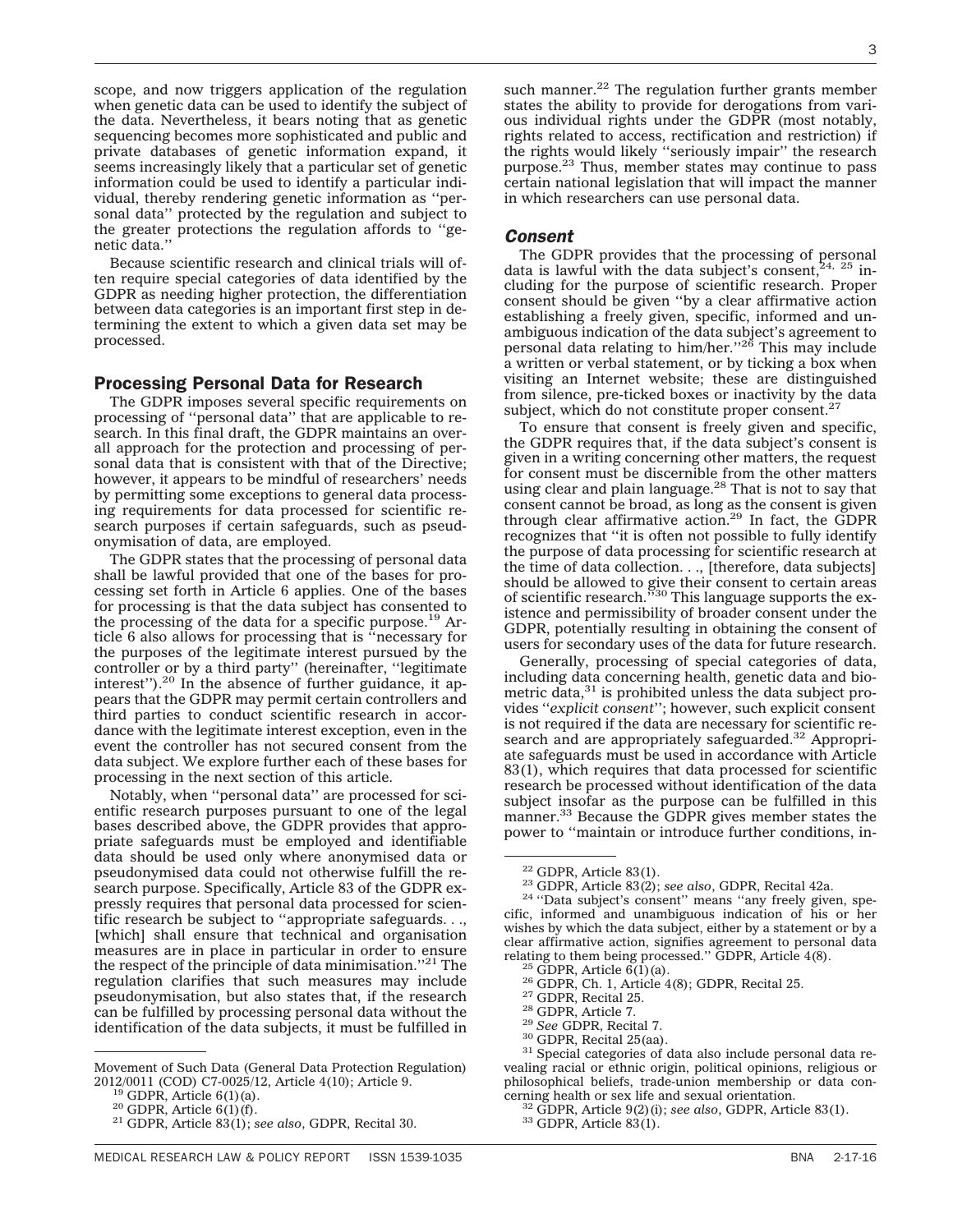cluding limitations," for processing health data, $34$  controllers must ensure that more restrictive national laws do not apply.

Also notable is that consent for the processing of personal data for scientific research may be obtained contemporaneously with the informed consent for clinical trial participation.35 This is similar to the process in the U.S. of combining an informed consent for research with an authorization for use and disclosure of protected health information under HIPAA. Finally, data subjects shall have the right to withdraw consent at any time. Importantly for clinical research, however, when the GDPR is read in concert with the EU's Clinical Trial Regulation, expected to take effect later this year, it appears that if a data subject participating in a clinical trial withdraws his or her consent for processing of data, those data that were collected prior to withdrawal<br>of consent may continue to be processed.<sup>36</sup>

#### *Legitimate Interests*

In the absence of consent, the GDPR permits processing of personal data as necessary for the legitimate interests pursued by the controller or third party. For some controllers, processing data for scientific research may constitute a legitimate interest. The personal data can only be lawfully processed under this exception, however, if the legitimate interest does not override the interests or fundamental rights of the data subject.<sup>37</sup> Although the term ''legitimate interest'' is not further defined in the GDPR, necessitating careful assessment of whether the data subject ''can reasonably expect at the time and in the context of the collection of the data that processing for this purpose may take place,"38 the regulation does provide that a legitimate interest may exist when there is an appropriate relationship between the controller and the data subject such as the data subject being a client of the controller.<sup>39</sup>

In 2014, the Article 29 Data Protection Working Party (''Working Party'') issued Opinion 06/2014, providing additional analysis and guidance on the application of the legitimate interest exception, as set forth in Article  $7(f)$  of the Directive, and factors to consider. $40$  The Working Party opined that the concept of ''interest'' is closely related to, but distinct from, the Directive's use of the term ''purpose,'' stating that a purpose ''is the

<sup>38</sup> GDPR, Recital 38.  $\frac{38}{40}$  *Id.* 40 ''Factors to consider when carrying out the balancing test include: the nature and source of the legitimate interest and whether the data processing is necessary for the exercise of a fundamental right, is otherwise in the public interest, or benefits from recognition in the community concerned; the impact on the data subject and their reasonable expectations about what will happen to their data, as well as the nature of the data and how they are processed; additional safeguards which could limit undue impact on the data subject, such as data minimisation, privacy-enhancing technologies; increased transparency, general and unconditional right to opt-out, and data portability.'' *Article 29 of the Data Protection Working Party*, Opinion 06/2014 on the notion of legitimate interests of the data controller under Article 7 of Directive 95/46/EC, *see* pages 3, 51, and 56 (adopted April 9, 2014).

specific reason why the data is processed . . . [a]n interest . . . is the broader stake that a controller may have in the processing, or the benefit that the controller derives—or that society might derive—from the processing.''41 The Working Party also expressly identified ''processing for research purposes (including marketing research)'' as a common context, in which the issue of legitimate interest may arise, $42$  and specially found historical and other kinds of scientific research to be an ''important context where the legitimate interests of third parties may be relevant." $43, 44$ 

The Working Party's findings appear to have been adopted by the GDPR, stating that where the processing is for a legitimate purpose, which is not the same purpose for which the data were initially collected, the controller must take into account certain factors, such as the nature of the personal data, the consequences of the secondary use of the data and existing safeguards<br>protecting the data.<sup>45</sup> Although the GDPR requires that personal data only be collected for ''specified, explicit and legitimate purposes and not further processed in a way incompatible with those purposes,'' it also provides a carve-out for scientific research, in agreement with the Working Party, by explicitly stating that further processing for scientific and historical research purposes shall not be considered incompatible with the initial purpose of data processing.<sup>46</sup> Therefore, the legitimate interest exception may apply to secondary uses of personal data as well as the legitimate interests of third parties, when the processing is for scientific research, which could be of significant value to researchers.

When special categories of personal data are being processed, then under this legitimate interest exception, explicit consent is not additionally required if the processing is *necessary* for scientific research purposes.47 In all instances, what is ''necessary'' for the legitimate interests of the controller or third party will be construed very narrowly and should, therefore, be carefully considered by the party before relying on this method of processing legitimization. It is worth repeating, however, that even when the special categories of data can be processed without explicit consent, if the purpose of processing the data is for scientific research purposes, then safeguards and pseudonymisation (where possible) are required to meet the data minimization principle, in accordance with Article 83.<sup>48</sup>

# Right to Transfer Personal Data

The intention of the GDPR is to protect personal data both within the borders of the EU and to ensure that data that are transferred from the EU to a foreign jurisdiction receive an adequate level of protection. Consequently, the GDPR restricts the transfer of personal

<sup>41</sup> *Id*., page 24. <sup>42</sup> *Id*., page 25. <sup>43</sup> *Id*., page 28. <sup>44</sup> *Id*., *see* pages 64-65 (providing examples of permissible scientific research, which balances sufficient privacy and security to meet the legitimate interest rationale under the Direc-<br>tive).<br> $^{45}$  GDPR, Recital 40.

<sup>46</sup> GDPR, Article 5(1)(b), *see also*, GDPR Recital 40.<br><sup>47</sup> GDPR, Articles 9(2)(a) and 9(i). 48 Additionally, GDPR, Recital 125aa states that in order "to facilitate scientific research, personal data can be processed for scientific research purposes subject to appropriate conditions and safeguards set out in Member State or Union law.''

<sup>34</sup> GDPR, Article 9(5). <sup>35</sup> *See* GDPR, Recital 126b; *see also*, EU Regulation 536/

<sup>2014.&</sup>lt;br>
<sup>36</sup> EU Regulation 536/2014, Article 28(3); GDPR, Article 7(3).<br>
<sup>37</sup> GDPR, Article 6(1)(f).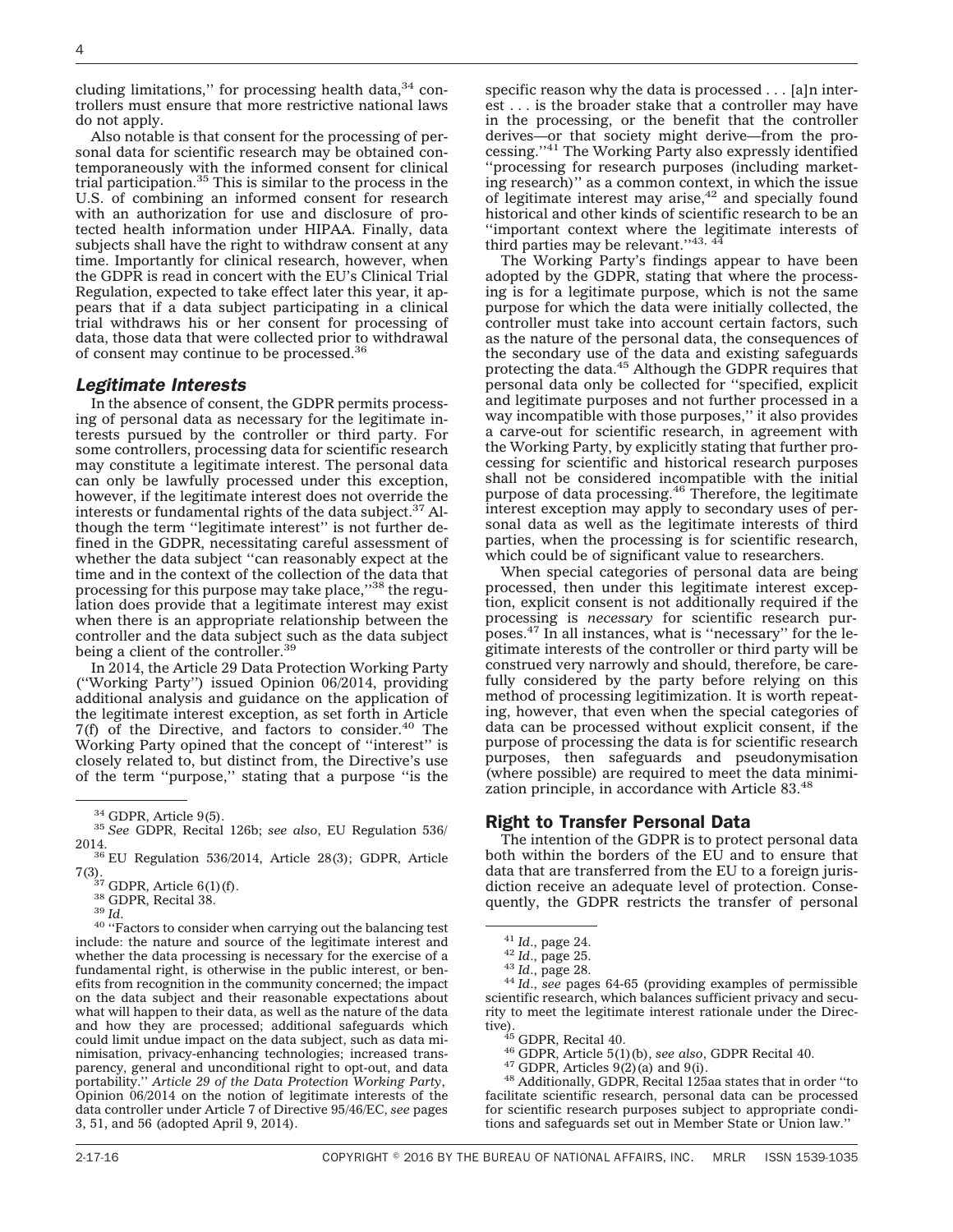data, allowing transfer to a country outside of the European Economic Area<sup>49</sup> or an international organization, without a specific authorization, only if the European Commission has decided that the country or organization ensures an adequate level of protection. $50^{\circ}$  In the absence of such a decision, personal data may be transferred only in limited situations. Those that appear most relevant for the research context include where (i) the controller has adduced appropriate safeguards, including through the use of binding corporate rules, standard data protection contractual clauses (''model clauses'') adopted by the European Commission or an approved code of conduct, $51$  or (ii) the data subject provides explicit consent to the proposed transfer upon being informed of the risks.<sup>52</sup> These legal bases for transfer exist currently under the Directive, and thus should be familiar to those in the research community who have experience transferring personal data from the EU to a country that lacks an adequate level of protection.

If a given transfer does not meet the requirements necessary to support a legal basis for transfer, the GDPR has introduced another mechanism for transferring data for ''the purposes of compelling legitimate interests pursued by the controller which are not overridden by the interests or rights and freedoms of the data subject."<sup>53</sup> In order to qualify as a transfer for a compelling legitimate interest, the GDPR requires that the transfer (i) is not repetitive; (ii) concerns a limited number of data subjects; (iii) is necessary for legitimate interests that are not overridden by the data subjects' interests or rights; (iv) has been assessed by the controller; (v) includes documentation of the assessment adducing suitable safeguards; and (vi) is communicated to the supervisory authority by the controller.<sup>54</sup> Notably for the research community, the GDPR's recitals suggest that when the transfer is for scientific research purposes, the legitimate expectations of society for an increase of knowledge should also be taken into consideration to determine whether a compelling legitimate interest exists.55 Although the GDPR may allow the transfer for research purposes of personal data from the EU to a third country lacking adequate protections under this compelling legitimate interest rationale, in practice it seems unlikely that there will be many situations in which a researcher would be able to rely on this basis of transfer because the researcher could not otherwise transfer the data under another clear basis of legal transfer, such as obtaining the consent of a data subject to the transfer or entering a contract containing the model clauses.

We note also that under the Directive, one of the most common bases for transfer of personal data from the EU to the U.S. was the U.S. Department of Commerce's U.S.-EU Safe Harbor Framework.<sup>56</sup> In October 2015, the European Court of Justice ("ECJ") invalidated the European Commission's decision on the adequacy of the U.S.-EU Safe Harbor Framework.<sup>57</sup> As a result, U.S. and EU officials have negotiated a new mechanism, the EU-U.S. Privacy Shield, to allow for the secure transfer of personal data between the EU and U.S. The EU-U.S. Privacy Shield will require more robust data protection by companies in the U.S. and stronger enforcement and monitoring by the U.S. Federal Trade Commission (''FTC''). The EU-U.S. Privacy Shield was announced on Feb. 2, 2016, and an ''adequacy decision'' by the ECJ is expected in the following weeks with implementation of a final agreement thereafter. In the meantime, entities are encouraged to watch for important compliance dates and prepare to take action to legitimize data flow under new standards.

# Right to Erasure

The GDPR provides an individual with the right to request the deletion of any personal data identifying him or her that is held by a data controller, a right which is commonly known as the ''right to be forgotten'' or "right to erasure." As proposed in earlier drafts of the GDPR, this right appeared to pose a challenge for researchers as the erasure of data by data subjects could pose a significant challenge to maintaining the integrity of research data. Under the GDPR, data subjects in general have the right to obtain the erasure of personal data without undue delay when the data are no longer necessary for the initial purpose or when consent for the use is withdrawn.<sup>58</sup> However, the GDPR expressly carves out an exception to this general rule for research if the right to erasure would likely ''render impossible or seriously impair the achievement of the objectives of the ... scientific and historical research purposes."<sup>59</sup> In such event, researchers may further retain and process personal data for scientific research despite a data subject's request for erasure.<sup>60</sup>

This is a welcome exception to many researchers because honoring the right to erasure in research would seriously impair or even negate the findings made in a clinical trial or other study. Notwithstanding this exception, principles of data minimization and implementation of safeguards required under the GDPR continue to apply to the personal data that are maintained for the permissible purpose, regardless of whether the right to erasure applies to the data.<sup>61</sup>

#### **Conclusion**

While the GDPR has brought assurances that the regulation does not intend to hinder scientific research, the GDPR nevertheless requires thoughtful action prior to processing personal data for research purposes. The GDPR will not be enforced before 2018; however, en-<sup>49</sup> See supra, Note 3 (noting that the European Economic hanced penalties up to the greater of  $\epsilon$ 20 million (\$22.5

Area is made up of the 28 EU member states as well as Iceland,

 $50$  GDPR, Article 41(1). Note that the European Commission has found only a handful of jurisdictions to offer adequate data protection. These include Andorra, Argentina, Canada, Switzerland, Faeroe Islands, Guernsey, Israel, Isle of Man, Jer-

<sup>&</sup>lt;sup>51</sup> GDPR, Article 42(1); *see also*, GDPR, Article 43.<br><sup>52</sup> GDPR, Article 44(1)(a).<br><sup>53</sup> GDPR, Article 44(1)(h).<br><sup>54</sup> GDPR, Article 44(1)(h) and (6).<br><sup>55</sup> GDPR, Recital 88.

 $^{56}$  Note that the U.S.-EU Safe Harbor Framework is not available for not-for-profit entities.

 $57$  Federal Trade Commission's Update on the U.S.-EU Safe Harbor Framework, *available at* [https://www.ftc.gov/tips](https://www.ftc.gov/tips-advice/business-center/privacy-and-security/u.s.-eu-safe-harbor-framework)[advice/business-center/privacy-and-security/u.s.-eu-safe-](https://www.ftc.gov/tips-advice/business-center/privacy-and-security/u.s.-eu-safe-harbor-framework)

<sup>&</sup>lt;sup>58</sup> GDPR, Article 17(1).<br><sup>59</sup> GDPR, Article 17(3)(d).<br><sup>60</sup> *See* GDPR, Recital 53. <sup>61</sup> *See* GDPR, Article 5(1)(c).